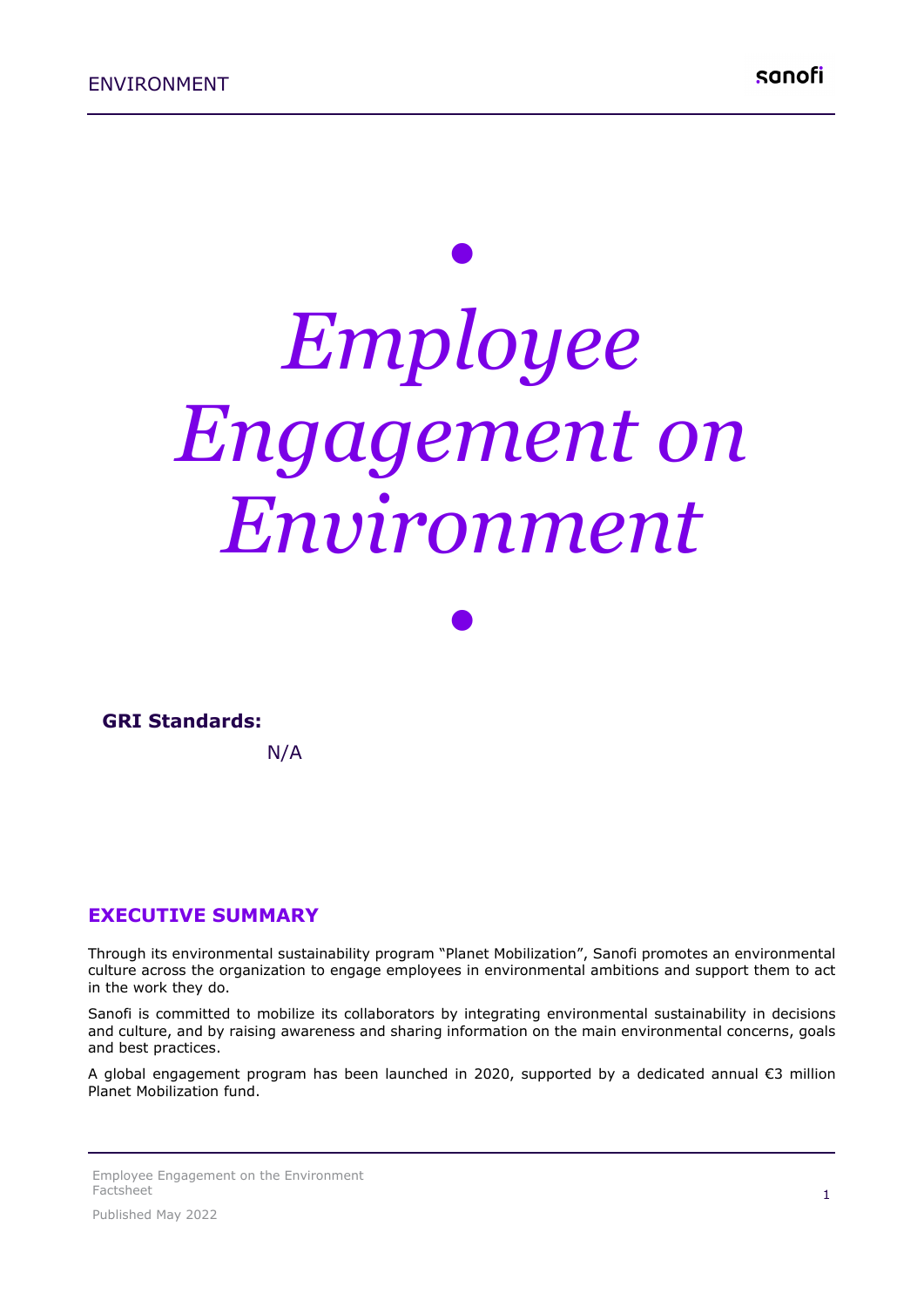## **TABLE OF CONTENTS**

| 2.1. PLANET MOBILIZATION IDEATION PROGRAM  3 |  |
|----------------------------------------------|--|
|                                              |  |
|                                              |  |
|                                              |  |
|                                              |  |
|                                              |  |
|                                              |  |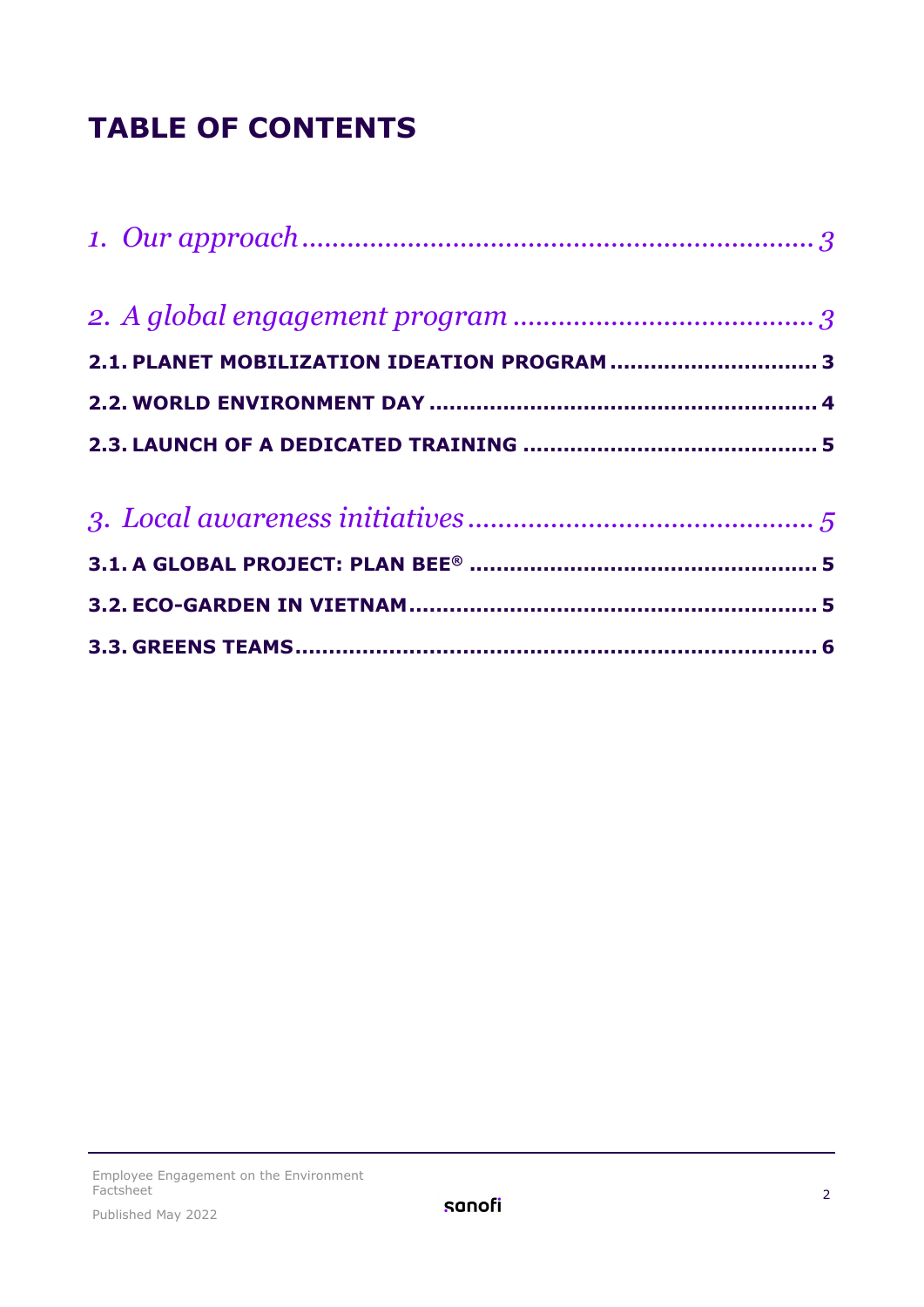## <span id="page-2-0"></span>*1. Our approach*

As part of its environmental sustainability roadmap Planet Mobilization, Sanofi is committed to assess and limit the direct and indirect impacts of its activities and products on the environment, throughout the entire life cycle.

We are convinced that achieving our environmental objectives requires the commitment of all our colleagues.

Promoting and sharing a common environmental culture with Sanofi employees on all sites around the world is a key element in the success of our roadmap. We wish not only to raise awareness but also to provide them with the tools and knowledge that will enable them to consider the environment in their decision-making.

Sharing the main environmental concerns, objectives and best practices implemented on sites around the world is a key element of environmental awareness.

In order to make employees' projects a reality, an annual €3 million Planet Mobilization fund was created in November 2020.

## <span id="page-2-1"></span>*2. A global engagement program*

Sanofi strives to raise awareness and engages its employees to be actively part of the change. By sharing the main environmental challenges, its objectives and the best practices implemented on the field, Sanofi multiplies the impact of its efforts.

An ambitious program of engagement and collective intelligence was launched in November 2020. A Planet Mobilization "Tribe" of nearly 2,100 active ambassadors grouped together within a dedicated community on the Company's internal social network supports this program which enables everyone to better understand the issues and to share initiatives and best practices all around the world. Virtual events are organized by leaders of the Company to share the vision for the coming years on the Planet Mobilization program and to encourage all employees to join the community and take action. Specific webinars on environmental topics are also organized to share detailed information and knowledge with the community and to answer questions to enable employees to better understand Sanofi's environmental ambitions.

#### <span id="page-2-2"></span>**2.1. PLANET MOBILIZATION IDEATION PROGRAM**

In 2021, a global call for ideas was launched to select the best projects to develop new solutions for the environment in a collaborative and agile manner. More than 500 employees from 63 sites in 29 countries participated in the first edition of the Ideation Program. A full program of bootcamps, hackathons, and design thinking workshops led by Sanofi's Innovation Lab helped the teams to turn their ideas into sustainable projects. The teams performed 5-minute live pitches in front of a multidisciplinary global jury of senior leaders. Of the 161 novel ideas pitched to reduce Sanofi's environmental footprint, three teams with employees from France, Belgium, Italy, Vietnam, and Ireland had their projects financed by the  $\epsilon$ 3 million Sanofi's Planet Mobilization fund. As of today the implementation of the three awarded projects is in progress, with the objective of replicating these pilot projects worldwide.

In November 2021, Sanofi received the 2021 "disruptive participative innovation" trophy from *Innov'acteurs*, a French association for the development of participatory innovation in organizations.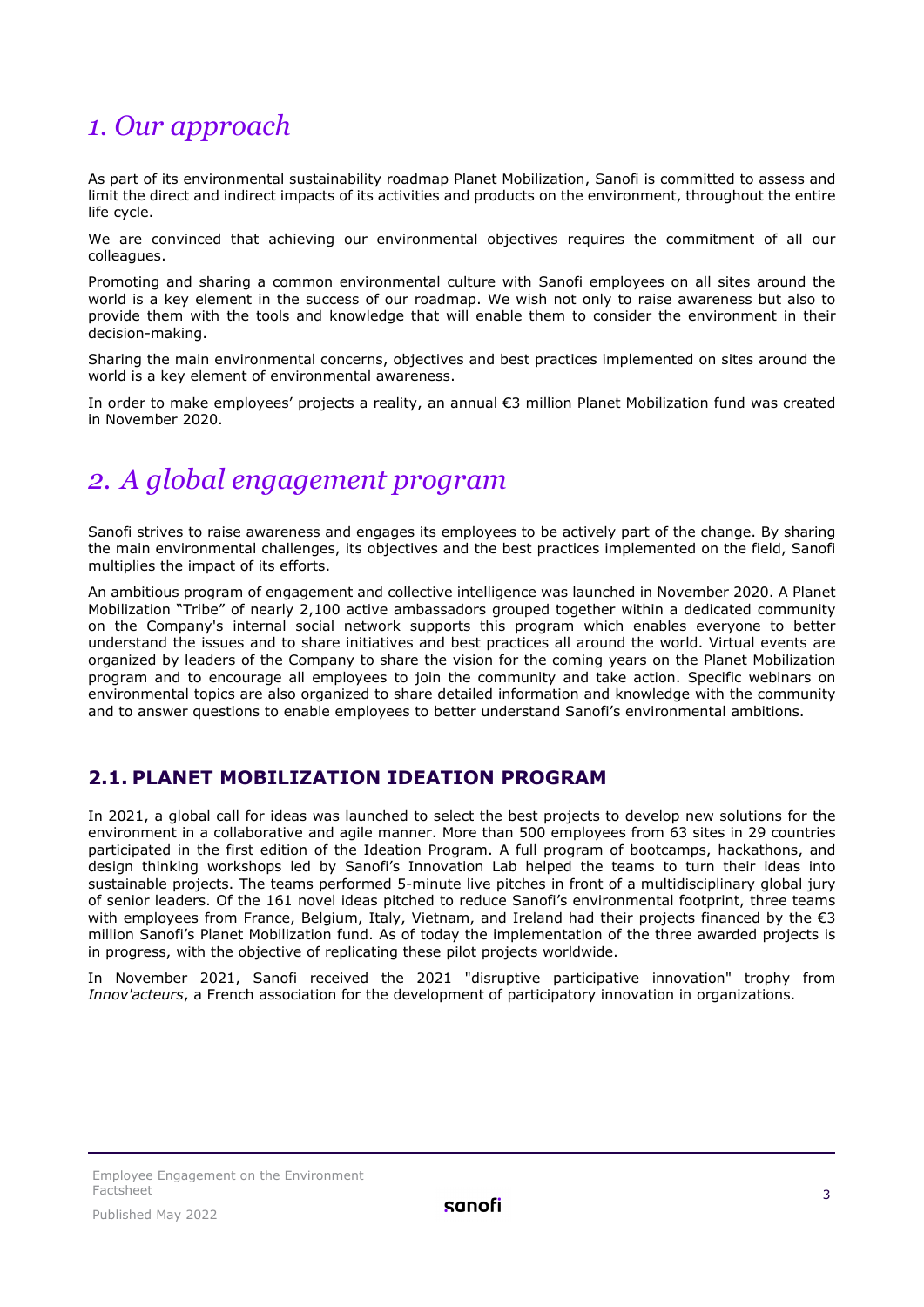

In 2022, Sanofi launched the second edition of the program by pre-selecting 12 existing environmental initiatives that employees around the world could implement at their site/unit or replicate at a global scale. Six initiatives out of the 12 were selected by Sanofi employees and project teams wanting to implement these six initiatives entered a full program of bootcamps, hackathons, and design thinking workshops led by Sanofi's Innovation Lab. The project teams will then pitch to a multidisciplinary jury of senior leaders which will then select the projects to be financed with appropriate resources from the €3 million Planet Mobilization fund.

#### <span id="page-3-0"></span>**2.2. WORLD ENVIRONMENT DAY**

On World Environment Day, Sanofi's employees come out in force with actions to build a safer and greener planet. In 2021, employees across more than 120 sites in 50 countries used the international day to focus on biodiversity protection. With the aim of raising awareness on biodiversity, the sites had the opportunity to promote local biodiversity actions, initiatives, achievements, projects through virtual or in-person exhibition, organized learning and awareness events, or shared educational editorial content. They also engaged site employees in local initiatives such as tree planting, awareness sessions and webinars, natural sites cleaning-up and beehives installation.

Employee Engagement on the Environment Factsheet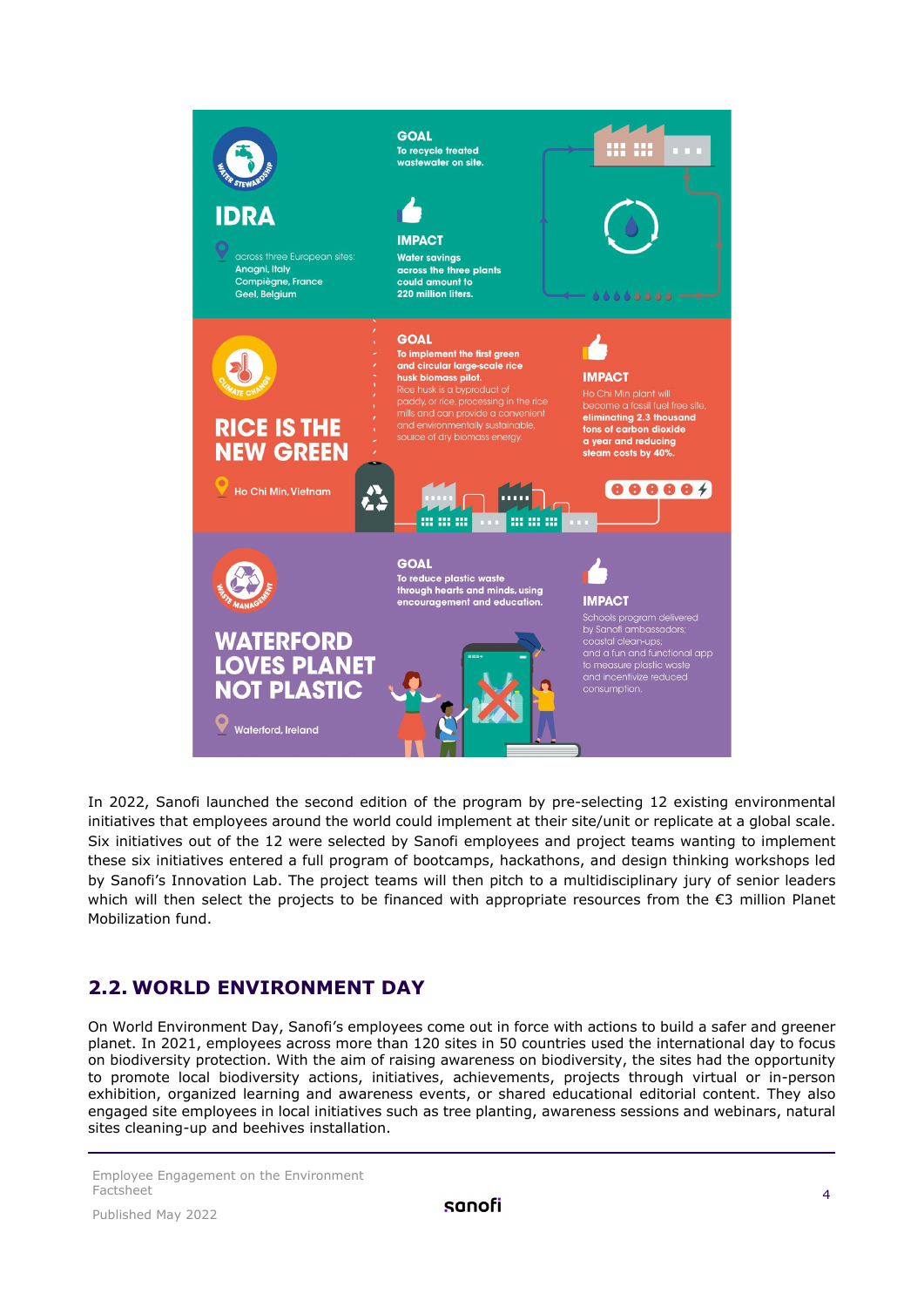#### <span id="page-4-0"></span>**2.3. LAUNCH OF A DEDICATED TRAINING**



A training in environmental topics has been launched in 2021. The objective of the training is to strengthen the environmental culture by providing basic knowledge in each of the environmental pillars covered by the Planet Mobilization program.

Accessible to all, it is an opportunity given to all employees to take a closer look at today's environmental challenges and to better understand Sanofi's environmental ambitions.

## <span id="page-4-1"></span>*3. Local awareness initiatives*

In addition to the global awareness program, initiatives are deployed locally on sites and within various functions, units and countries, set up by volunteers committed to the environment.

#### <span id="page-4-2"></span>**3.1. A GLOBAL PROJECT: PLAN BEE®**



Pollinator decline is not solely a governmental or individual problem, but one which urgently requires a multi-organizational solution. Starting in 2016, a Sanofi beekeeper employee has decided to have a direct impact on pollinator decline but also have an indirect impact by means of climate change through the Plan Bee® initiative.

Plan Bee® project consists in setting up beehives on Sanofi's sites according to a calibrated governance and process which embarks, volunteers and sponsors across the world.

Plan Bee® is an incubator platform deployed across 24 sites with the participation and strong commitment of 268 volunteers.

In 2021 over 400 kg of honey was sold to employees, for which the income was donated to the internal charity "*Enfants de Sanofi*" or re-invested in the Plan Bee® initiative. This project contributes to reinforce the circular economy.

#### <span id="page-4-3"></span>**3.2. ECO-GARDEN IN VIETNAM**

In 2020, the Sanofi manufacturing site in Vietnam started an eco-garden with the ambition to foster both environmental awareness and employee engagement.

From day one, a clear charter and governance had been set-up around three main ambitions: 100% organic, eco-friendly, and circular gardening. The project began with a simple plot gardening activity. Over the past two years employee engagement in the eco-garden has flourished with implementation of the following: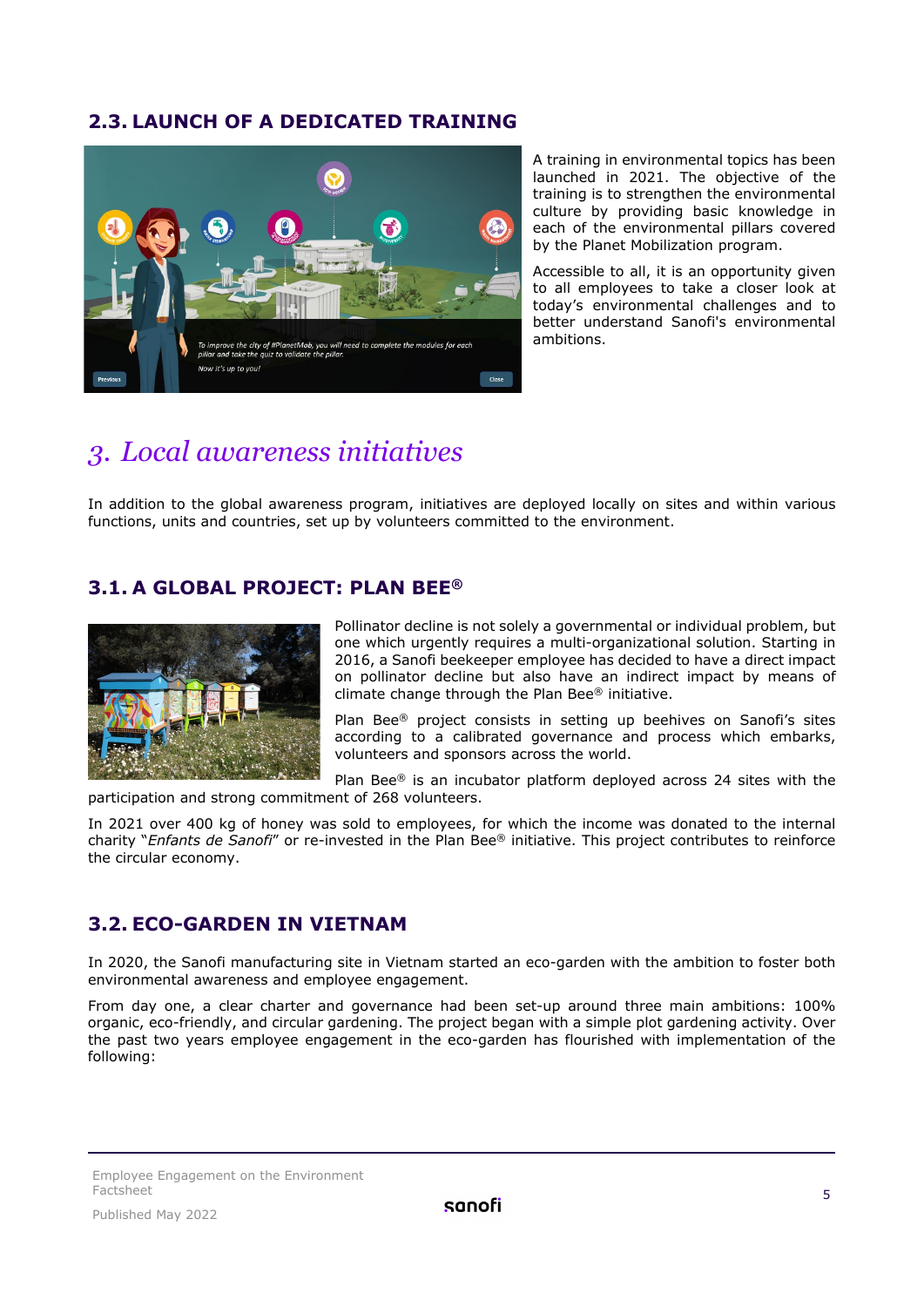- $\bullet$ built sunroof protection and a water dispensing system to limit water consumption;
- made compost from cafeteria organic waste to avoid use of chemical fertilizers;
- designed an aquaponics system to grow circularly fish and lettuce powered by solar panels;
- set-up a chicken coop to provide eggs to employees (the site even got chicks!);
- planted flowers, cactus, lotus all around the garden including an orchid corner;
- grew a self-service therapeutic garden to promote Vietnamese traditional medicines;
- installed a dovecote in response to the passion around birds in Vietnam and to welcome rabbits and ducks; and
- planted a forest around the garden, growing common south Vietnam fruit trees.

The eco-garden is now a land of passion and freedom where everyone is invited to bring new ideas and become involved. Half of the total site employee population is now directly involved in the garden activity and



events are regularly organized with children to raise awareness on environmental protection. Everyone is enjoying the harvest which is shared between employees: vegetables, eggs and fishes are distributed. In addition, 55 species of tropical fruit trees popularly grown in Southern Vietnam have been collected and successfully grown.

#### <span id="page-5-0"></span>**3.3. GREENS TEAMS**

In addition to the global Planet Mobilization "Tribe" gathering more than 2,100 active ambassadors, various Green Teams are in place at sites and global functions, which have implemented environmental initiatives globally and locally. Some examples are presented below.

#### **3.3.1.The "Amazone Tribe"**

The "Amazon Tribe" created in 2020 has deployed several social initiatives such as a partnership with the French Red Cross (Health bank operation to collect hygiene products for people in need and donations to support homeless people through Phytoxil, Novanuit and Stress Resist brands), product donations and a volunteering day to help associations (*The Purpose Day*).

Regarding environment, the team also set up a partnership with Cyclamed, a French eco-organization which collects and treats unused medicines, returned by patients in pharmacies. This partnership included an initiative to raise awareness internally on sorting drugs and externally through CHC brands (Lysopaine). In addition, the team reduced paper use by eliminating leaflets on all CHC food supplements and medical devices and developed an innovation impact score card.

Amazon Tribes organized also many initiatives to raise awareness of CSR topic for our employees: CSRthemed meetings with external stakeholders and educational booklet, aiming to promote the sustainable use of medicines.